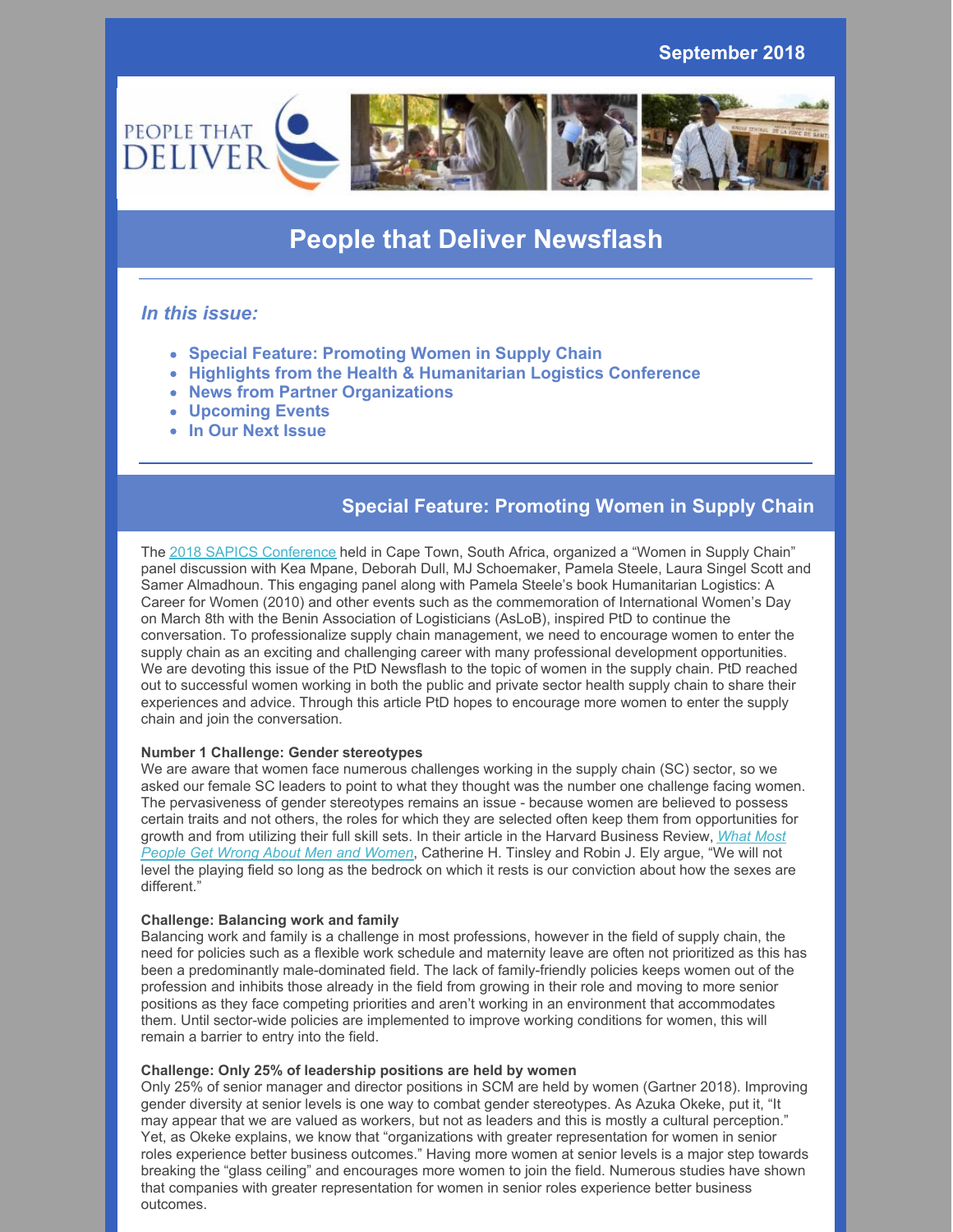#### **Increasing visibility of successful women leaders**

According to the 2018 Women in Supply Chain [Research](https://www.awesomeleaders.org/wp-content/uploads/2018/05/2018-AWESOME-Gartner-Report.pdf) conducted by Awesome and Gartner, "Increasing the visibility of successful women leaders as role models is one of the most important things companies can do to impact recruitment and retention, as well as advancement of women to senior levels." We asked our female SC leaders for examples of how they achieved more visibility in their organizations that could potentially be applied elsewhere. First and foremost, organizations should be committed to gender diversity, which means actively recruiting equal numbers of men and women, creating diverse teams with a gender balance, and confronting unconscious biases.

Mentorship for women in SC remains important, but organizations and leaders must not only offer mentorship opportunities, they should take it one step further and consider *how* women are mentored. For example, as a mentor Carolyn Hart focuses on the need for her mentees "to develop their own personal leadership philosophies and management styles." Senior women leaders also need to have the time and be given the platform to not only mentor junior staff members, but also share their experiences and highlight the successes of other senior women. Further, organizations have the responsibility to provide women equal opportunities to "take center stage" and make presentations and provide keynotes.

#### **Changes in the SC that must occur**

Given the challenges and the efforts organizations are making to encourage more women to join the supply chain profession and achieve success, we asked our female leaders about the changes in the SC sector that must occur in order to see real gender parity in the workforce. The professionalization of supply chain management was overwhelmingly the change they felt was necessary to encourage more women in SC. Caroline Barber explains that SC professionals, "need to better promote supply chain as the exciting and challenging career that it is" and to "encourage and recognize professional qualifications so that people understand that supply chain management requires a professional skill set, just like accountancy or engineering for example. More needs to be done on active promotion of women into the sector, across all levels with professional development opportunities." Women must see the SC field as an exciting and engaging sector where they can succeed and thrive, rather than a male-dominated field with limited opportunities for growth.

#### **Available resources: how to achieve success in the supply chain**

Advocating for the professionalization of SCM is one of PtD's mandates, and the board of directors along with secretariat staff advocate and promote for the recognition of SCM as a distinct profession that is attractive to both men and women. However, it is every SC professional's responsibility to build the pool of women supply chain leaders. We asked our female leaders to share the resources, books, and tools that motivated and inspired them to achieve success in their career. These resources have been compiled and made available on the PtD website - click [here](https://peoplethatdeliver.org/ptd/resources/leadership-resource-list) to view the list.

We also encourage you to attend events such as the Women in Supply Chain Forum at APICS 2018 and the SPHS Webinar Series: [Empowering](https://register.gotowebinar.com/register/1832327724848812290) Women in Global Health Supply Chains and share key takeaways with your colleagues. Use forums such as the [International](http://iaphl.org/) Association of Public Health Logisticians (IAPHL) and the Women's Initiative for Supply Chain [Excellence](https://www.linkedin.com/groups/1844795) (WISE) to keep the conversation going.

The PtD Secretariat would like to thank all the women who took the time to contribute to this article. These women serve as role models and thought leaders for current and future generations of women in supply chain.

- Caroline Barber, Transaid, Chief Executive
- Yasmin Chandani, Director at JSI and inSupply Health
- Motomoke Eomba, VillageReach DRC, Country Director
- Shabana Farooqi, Guidehouse (formerly PwC Public Sector), Managing Director
- Carolyn Hart, John Snow, Inc. (JSI), Vice President, International Division
- Liz Igharo, International Association of Public Health Logisticians, Executive Director
- Chantal Kading , PeopleShop, Managing Director
- Kea Mpane, Transnet, Head of Logistics and Distribution
- Tikhwi Muyundo, Pamela Steele Associates, Ltd. Regional Representative East & Horn of Africa
- Azuka Okeke, PHN-Africa Resource Centre for Supply Chain, Regional Director
- MJ Schoemaker, ProscE2E Pty Ltd, Director and Owner

### **Highlights from the Health & Humanitarian Logistics Conference**

This year's Health and Humanitarian Logistics Conference took place 18-19 July, in Dubai, UAE, with over 200 attendees from 120 organizations. The objective of the conference was to strengthen supply chains and related activities as well as facilitate dialogue across organizations and sectors. Both secretariat staff as well as Deputy Chair Paul Lalvani and board members Walter Proper, Carolyn Hart, Jenny Froome, Craig Nash, and board advisor Bridget McHenry were in attendance. This was the first time that PtD was part of the organizing committee for the conference.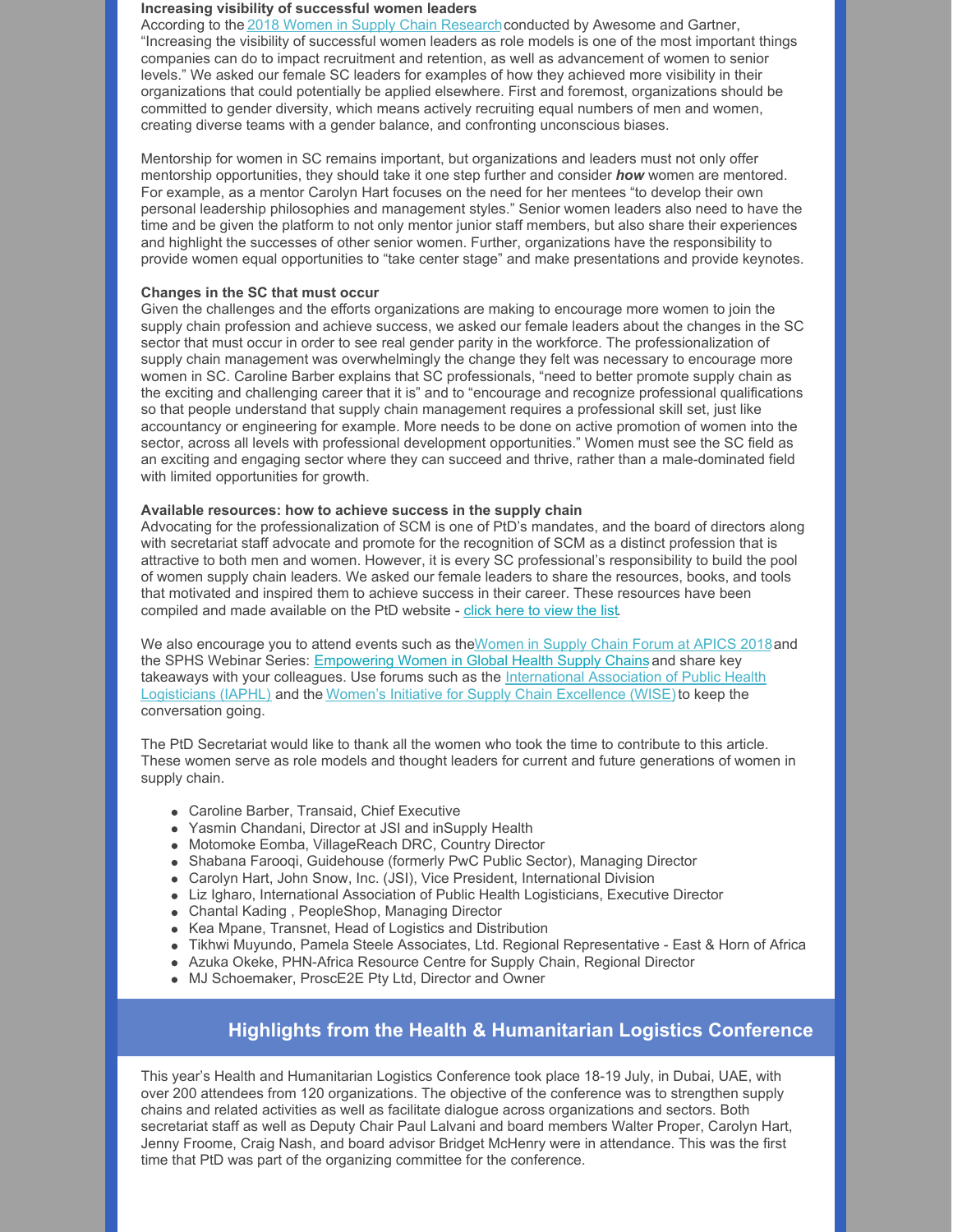

Keynote speaker: Jagan Chapagain, Under Secretary General for Programs and Operation, International Federation of Red Cross and Red Crescent Societies (IFRC)

PtD led and/or participated in several workshops and presentations:

- Addressing Supply Chain Talent and Know-How Shortages for the Health and Humanitarian Sector - facilitated by Prashant Yadav, the Bill & Melinda Gates Foundation (with PtD, USAID, SAPICS and Empower School of Health presenting, among others)
- Building Human Resources Capacity: the People that Deliver Initiative Competency Compendium for Health Supply Chain Management - Dominique Zwinkels, People that Deliver and Jean Blackstock, Jean Blackstock Consulting
- IAPHL and PtD Join Forces to Better Understand Supply Chain Leadership Liz Igharo, IAPHL and Dominique Zwinkels, PtD
- Bridget McHenry from USAID gave an oral presentation on the new PtD resource*Building Human Resources for Supply Chain Management: A Theory of Change*

The key takeaways from reflections on both days included the following:

- The Keynote speaker emphasized three points: using the whole of society approach, focusing on better coordination and collaboration; putting the community at the center of the action; and considering the whole public health system, not just humanitarian interventions.
- Logistics and supply chain management are moving to the forefront in health and humanitarian systems - scale and costs are recognized, investment in infrastructure is being made, and innovative approaches such as unmanned aerial vehicles (UAVs) and management information systems are being incorporated into programs
- We're living in a risky world, to mitigate these risks we need investment in preparedness, infrastructure, capacity building and research

Pictures and presentations are available via the link: https://chhs.gatech.edu/conference/2018/program/presentations [A](https://www.youtube.com/playlist?list=PLLGJt58utM3unWTeGeH3ivycQBgzbJWxf)nd you can see the video footage of the Plenary sessions on theGeorgia Tech [YouTube](https://www.youtube.com/playlist?list=PLLGJt58utM3unWTeGeH3ivycQBgzbJWxf) channel.

Plans for next year's HHL Conference are already underway, and PtD will again be a member of the organizing committee. We will provide updates in early 2019 on dates and location, so check back with us and make sure to follow PtD o[n](https://twitter.com/PplthatDeliver) [Twitter](https://twitter.com/PplthatDeliver) and [LinkedIn](https://www.linkedin.com/company/people-that-deliver/).



(From left) Supply chain leaders Kevin Etter, Carolyn Hart, Dr. Rajata Rajatanavin, Bridget McHenry, Liz Igharo, Dominique Zwinkels, and Walter Proper discuss supply chain leadership during the joint IAPHL and PtD Workshop.

### **News from Partner Organizations**

**Severe Malaria Case Fatality Reduced by 96% in Pilot Project in Zambia led by Transaid, MMV and Partners**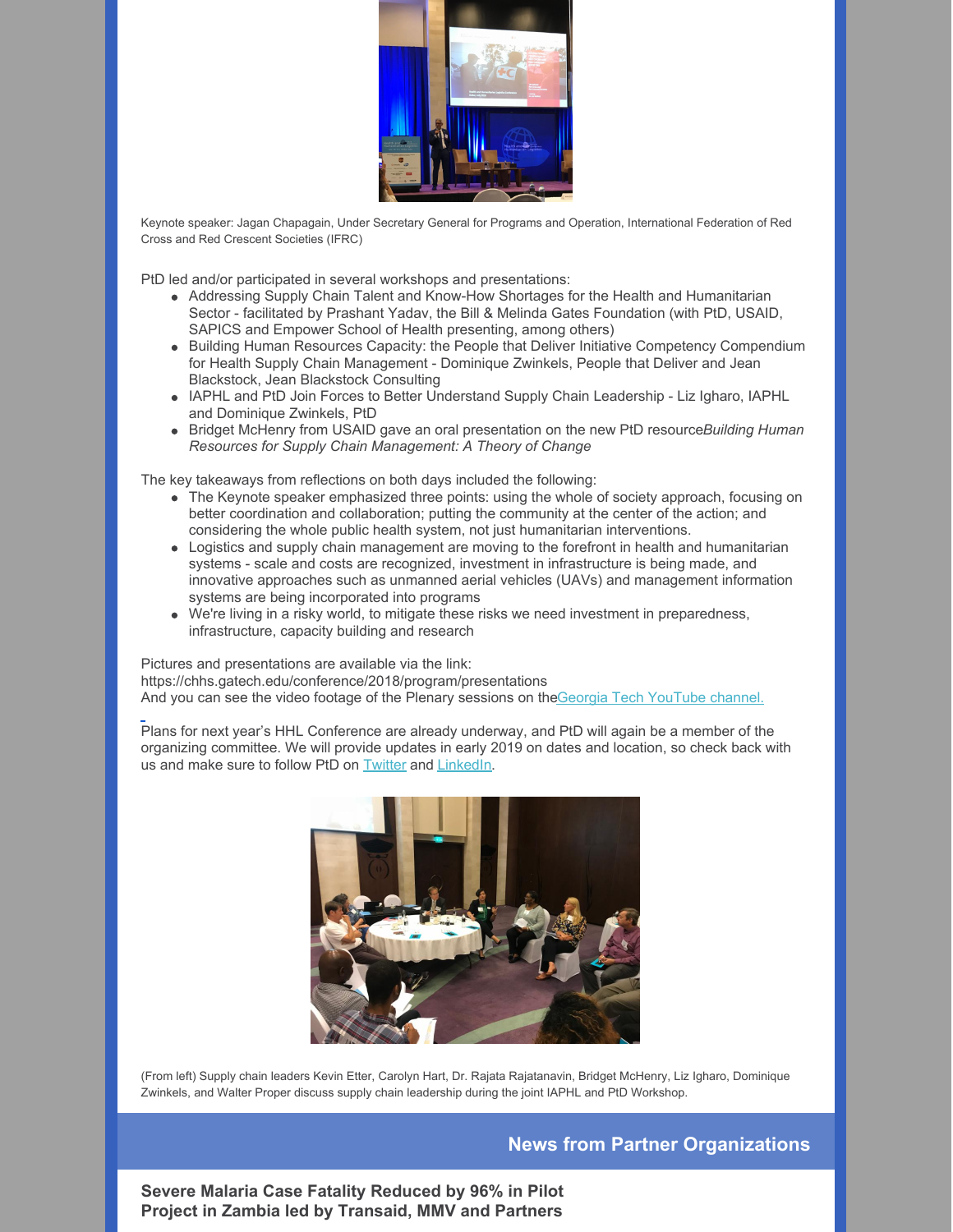[Transaid](http://www.transaid.org/) and [Medicines](https://www.mmv.org/) for Malaria Venture (MMV), in collaboration with a consortium of partners and the Zambian National Malaria Elimination Centre (NMEC), have completed the 12-month MAMaZ Against Malaria (MAM) program pilot with [exceptional](http://www.transaid.org/programmes/mamaz-against-malaria/) success – saving the lives of many children in Serenje district, Zambia.

During the pilot, severe malaria child case fatality was drastically reduced from 8% to 0.25%, with three recorded deaths during the 12-month study period compared to 97 deaths that would have been expected in this period.



All suspected severe malaria cases identified in the community were given quality-assured Rectal Artesunate Suppository (RAS) (the pre-referral drug used in the community) and subsequently referred to a health facility. In addition, the project's Emergency Transport System (ETS) supported more than 70% of all suspected severe malaria cases, with 1,066 transfers made to a health facility.

Severe malaria is highly prevalent in children under the age of five in the Serenje District and delays in receiving appropriate treatment costs lives. The MAM program pilot set out to improve malaria case management by introducing RAS and increasing access to other key malaria medicines. To achieve this, it was also important to bolster the Emergency Transport System (ETS) by equipping communities with additional bicycle ambulances and training new riders.

Transaid and MMV worked in collaboration with the National Malaria Elimination Centre (NMEC) of Zambia to procure WHO-prequalified RAS (100mg). This drug gives children with suspected severe malaria an initial dose of artesunate, providing a 12-hour window to seek treatment at a health facility. Without RAS, children with severe malaria stand a greater risk of dying before they reach a health facility. Once at the health facility, children were then given injectable artesunate followed by a 3-day oral antimalarial treatment course.

Caroline Barber, CEO of Transaid and PtD Board Member, says: "The number of lives saved is a real testament to how important timely access to healthcare services is and we're delighted to be able to share such excellent results and are now looking at how this approach can be scaled up across Zambia."

This story has been featured in the [Telegraph](https://www.telegraph.co.uk/news/0/bicycles-revealed-secret-weapon-reduce-deaths-malaria-children/) and on [SciDevNet](https://www.scidev.net/sub-saharan-africa/health/news/zambia-trial-cuts-severe-malaria-deaths.html). Visit [www.transaid.org](http://www.transaid.org/) for more information. Photo credit: Transaid

### **USAID Global Health Supply Chain Program Procurement and Supply Management (GHSC-PSM) Project - Supply Chain Curriculum for Sustainability in Ethiopia**

Health centers rely on smooth supply chains for the lifesaving medicine they use to treat patients. And to run smoothly, supply chains need highly trained professionals to manage them. That's why the USAID Global Health Supply Chain [Program-Procurement](https://www.ghsupplychain.org/)



and Supply Management (GHSC-PSM) projec[t](https://www.ghsupplychain.org/) partnered with Addis Ababa University (AAU) in Ethiopia to deliver a new graduate-level supply chain management course. Through three months of close collaboration to create the course content, GHSC-PSM imparted enhanced teaching and curriculum design techniques to the university staff and left them with relevant curriculum for future use.

This approach goes beyond the traditional development model of increasing the knowledge and skills of individuals. Partnering with in-country universities considers the needs of the whole labor market. By improving institutional systems and performance — rather than just training individuals — GHSC-PSM is equipping Ethiopia to build and support its own supply chain workforce.

Read the full-length success story on the **GHSC-PSM** project website. Photo credit: Nathan Seyoum

### **International Pharmaceutical Federation (FIP) - Pharmacy workforce predicted to grow year on year in new report**

On 4 September, FIP published the findings from the largest retrospective study of pharmacy workforce capacity conducted by any organization to date.

Workforce data were collected at several points between 2006 and 2016 from FIP's member organizations in up to 75 countries and analyzed for trends. The report, "Pharmacy workforce intelligence: Global trends", maps the global pharmacy workforce capacity and its growth to regions and country-level economic indicators. The number of pharmacists (per 10,000 population) has increased since 2006 and an increase in the global pharmacy workforce of up to 40% is projected between 2016 and 2030. However, low-income countries have experienced the slowest growth and the report's authors warn of a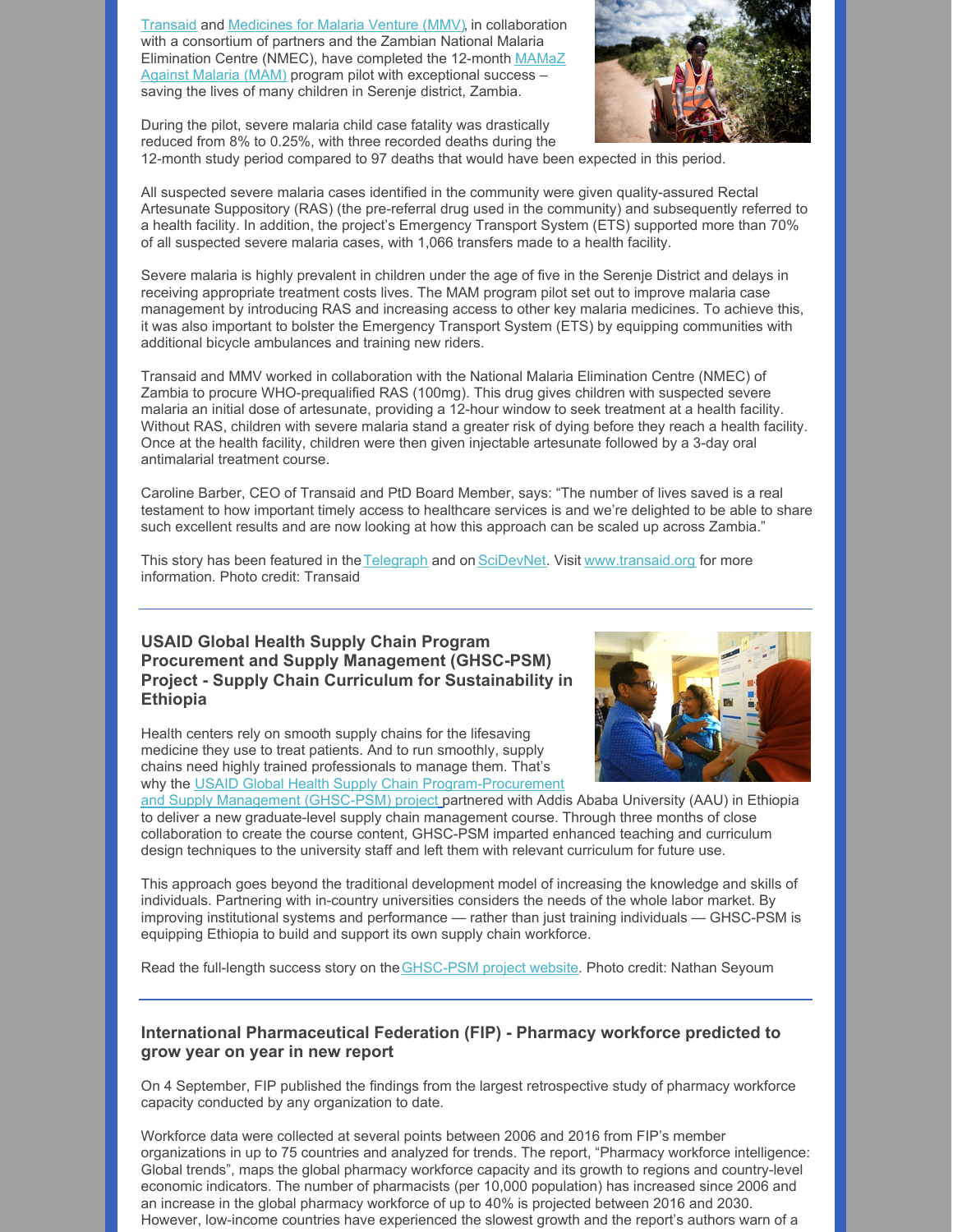continued widening [income-based](https://www.fip.org/www/index.php?page=news_publications&news=newsitem&newsitem=266) capacity gap between countries. Read the full press release on the FIP website.

The Pharmacy Workforce Intelligence Trends Report" can be found[here](https://fip.us9.list-manage.com/track/click?u=8a53014ef869b0c219eac7e5f&id=b41df3c387&e=4922c012bc). The Pharmaceutical Workforce Development Goals can be found [here](https://fip.us9.list-manage.com/track/click?u=8a53014ef869b0c219eac7e5f&id=b3efcf5598&e=4922c012bc).

### **Upcoming events**

### **APICS 2018**



30 September - 2 October 2018, Chicago, Illinois, USA: Each year,

the APICS annual conference brings together thousands of professionals from around the world, covering all areas of the value chain. Whether you're in logistics, procurement, manufacturing, or planning, APICS 2018 will have something for you! PtD Executive Manager, Dominique Zwinkels, will be attending this year's conference. To learn more this year's conference, visit the APICS [website.](http://www.apics.org/annual-conference/home)

#### **11th Global Health Supply Chain (GHSC) Summit**

28-30 November 2018, Radisson Blu Hotel, Lusaka, Zambia: The 11th Global Health Supply Chain Summit will focus on accelerating global health supply chain excellence through better supply chain system design, innovative financing for health supply / demand / performance, and deployment of new technologies (e.g., drones, sensors, digital health, etc.) & integrated information systems. Participants will hear about case studies, strategies, and frameworks from practitioners and academics in the above themes of this year's summit. As in the previous conferences, the summit will assemble an impressive group of practitioners and experts from the global health supply chain field including academics, country planners, NGOs, logistics practitioners, pharmaceutical industry, and donor representatives. Conference organizers encourage both English and French speaking presenters and participants. The conference will provide French-English and English-French simultaneous translation throughout the entire event. The conference schedule includes:

#### 27 Nov 2018:

PtD will be hosting a full day side meeting on a multi-sectorial approach to health supply chain labor markets. How can a whole of labor market approach and a detailed theory of change catalyze investments in this underserved area? Is leadership the key? Stay tuned for more information that will be broadcast through IAPHL and PtD.

28-29 Nov 2018:

- Keynotes, presentations, and discussions
- Finalist presentations and announcement of the 4th Global Health Supply Chain prize

#### 30 Nov 2018:

- Training on relevant best practice tools in supply chain management;
- Academic session for doctoral students and young faculty to discuss research in global health supply chains

Attendees will thus get access to both best practice results, ideas regarding state of the art tools, as well as "how-to" ideas to improve performance in their respective contexts. The Summit will thus provide a forum for attendees to learn from the community of global health care supply chain experts. Challenges in health care delivering remain urgent, but the adoption of innovative practices, technologies and coordinating agreements provides hope for a brighter future.

The 11th Global Supply Chain Summit will also announce the winner of the 4th Global Health Supply Chain Prize, details regarding application for this prize will be forthcoming soon. If you have an innovative application and operate in a low or middle-income country, you are encouraged to share your success and become a contender for the prize. Selected finalists for will have the opportunity to present their initiative at the conference to a panel of judges, who will select the winner.

More details on registration, hotel information, etc. can be found on theGHSC [Summit](http://ghscs.com/) website.

### **In Our Next Issue**

Our next PtD Newsflash we will highlight the newly published Theory of Change for Building Human Resources for Supply Chain Management (HR4SCM TOC). The HR4SCM TOC was developed to describe the impact of interventions and investments in human resources for supply chain management, efforts which aim to improve supply chain performance by ensuring the availability of commodities at the service delivery point.

**Get in touch with PtD**